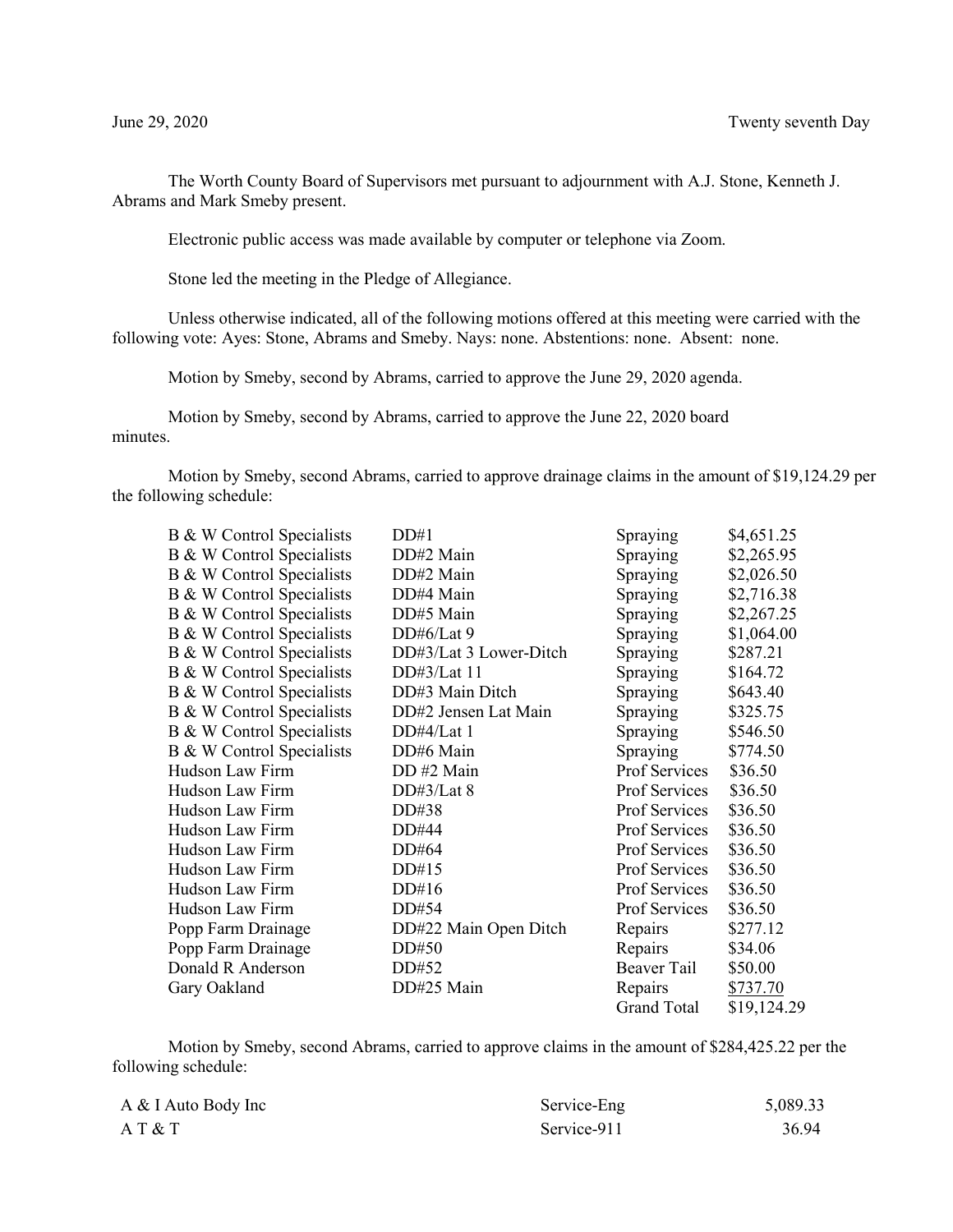| Advanced Drainage Sys Inc           | Supplies-Eng       | 62.73     |
|-------------------------------------|--------------------|-----------|
| Agri Sales & Bldg Supply Inc        | Parts-Eng          | 78.00     |
| Agvantage Fs Inc                    | Fuel-Eng           | 4,906.46  |
| Albert Lea Seed House Inc           | Supplies-Con       | 752.90    |
| Allen Occupational Health Serv      | Service-Eng        | 629.00    |
| <b>Alliant Energy</b>               | Service-Gsr        | 5,193.59  |
| Ameripride Services Inc             | Service-Gsr        | 440.55    |
| <b>Austin Office Products</b>       | Supplies-Shf       | 36.41     |
| <b>Barco Municipal Products Inc</b> | Supplies-Eng       | 275.71    |
| <b>Bcn</b> Telecom                  | Service-Gsr        | 88.68     |
| Bethel Lutheran Brethren Church     | Care Of Graves-Vaf | 64.00     |
| <b>Bice Electric Llc</b>            | Service-Gsr        | 543.00    |
| <b>Bmc Aggregates Llc</b>           | Rock-Eng           | 18,297.19 |
| Bob Barker Company Inc              | Supplies-Shf       | 60.64     |
| Brown Forestry & Sawmill            | Service-Con        | 8,500.00  |
| C J Cooper & Associates Inc         | Service-Eng        | 175.00    |
| Candila Schickel                    | Service-Chm        | 438.00    |
| Carquest Auto Parts Inc             | Supplies-Shf       | 17.56     |
| Central Ia Distributing Inc         | Supplies-Gsr       | 601.00    |
| Centurylink                         | Service-911        | 348.76    |
| <b>Certified Laboratories</b>       | Fuel-Eng           | 407.70    |
| <b>Chad Helmers</b>                 | Safety-Eng         | 150.00    |
| <b>Charlotte Michalek</b>           | Election-Aud       | 290.01    |
| Cintas Corporation                  | Service-Eng        | 109.15    |
| City Of Fertile                     | Service-Eng        | 81.07     |
| <b>Colton Kisner</b>                | Safety-Eng         | 150.00    |
| Com-Tec Land Mobile Radio           | Service-Shf        | 6,295.53  |
| Culligan Of Mason City              | Service-Gsr        | 147.15    |
| D & L Equipment                     | Supplies-Con       | 396.65    |
| David Quisley                       | Mileage-Plz        | 5.75      |
| Dennis Fitzl                        | Service-San        | 500.00    |
| Design House Plus                   | Supplies-Asr       | 66.91     |
| Digital Ally Inc                    | Supplies-Shf       | 9,668.00  |
| Dylan J Thomas                      | Service-Chm        | 409.50    |
| Eilertson Repair                    | Service-Con        | 42.00     |
| Falkstone Llc                       | Rock-Eng           | 3,848.49  |
| Fallgatter's Market Inc             | Supplies-Shf       | 459.03    |
| Five Star Cooperative               | Fuel-Eng           | 64.03     |
| Francis Lauer Youth Svcs Inc        | Service-Juj        | 466.50    |
| Gaap Solutions Llc                  | Service-Asr        | 7,200.00  |
| Galls, Llc                          | Supplies-Shf       | 596.88    |
| Green Canopy Inc                    | Service-Con        | 225.00    |
| Greve Law Office                    | Copies-Aty         | 79.50     |
| Harold Brunsvold                    | Mileage-Plz        | 16.10     |
| Heartland Asphalt Inc               | Supplies-Eng       | 33,034.46 |
|                                     |                    |           |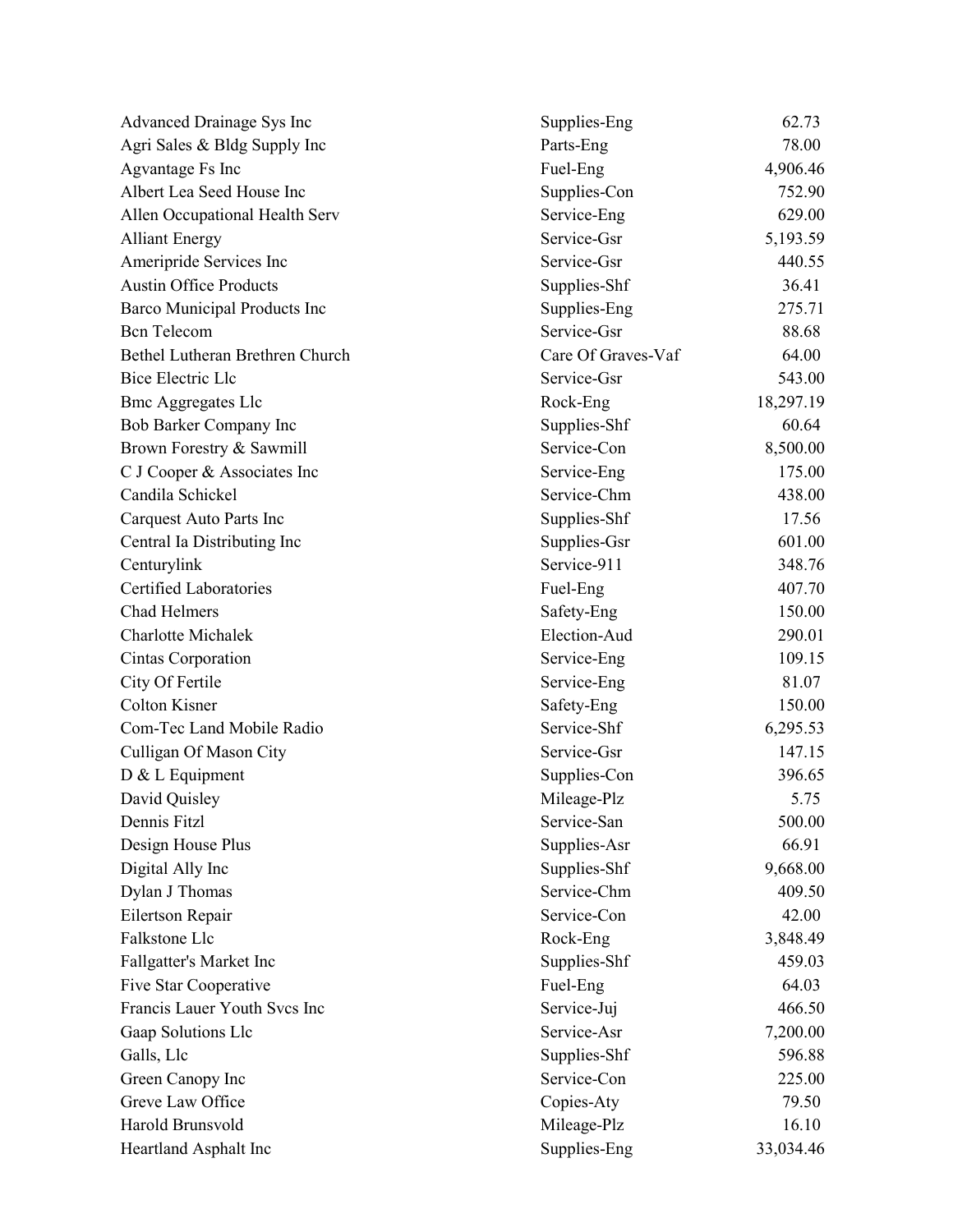| <b>Heartland Power Coop</b>                       | Service-Wwt             | 2,444.32  |
|---------------------------------------------------|-------------------------|-----------|
| Hovey's Lawn & Garden                             | Service-Con             | 2,660.00  |
| Huber Supply Co Inc                               | Supplies-Eng            | 118.47    |
| Ia County Atty's Assoc                            | Edu-Aty                 | 400.00    |
| Ia Dept Of Public Safety                          | Service-Shf             | 1,794.00  |
| Ia Law Enforcement Academy                        | Edu-Shf                 | 750.00    |
| Ia Prison Industries                              | Supplies-Eng            | 3,507.00  |
| Ia Secretary Of State                             | Service-Aud             | 60.80     |
| Interstate Batteries Of Upper Iowa                | Supplies-Eng            | 54.06     |
| Ip Pathways                                       | Service-Dap             | 13,038.36 |
| J & J Medical                                     | Supplies-Shf            | 169.00    |
| Jan Moretz                                        | Election-Aud            | 69.38     |
| Janelle Johnson                                   | Election-Aud            | 46.38     |
| Jeff Gorball                                      | Mileage-Plz             | 6.90      |
| Jerry Hopperstad                                  | Meeting-Asr             | 313.80    |
| Jessica Reyerson                                  | Reimb-Phd               | 50.00     |
| Jill M Ehrhardt                                   | Election-Aud            | 419.95    |
| Joe's Collision & Performance Inc                 | Service-Shf             | 677.37    |
| John Deere Financial                              | Parts-Eng               | 339.10    |
| Johnson Vinyl Graphics                            | Service-Shf             | 895.00    |
| Johnston Hy-Vee                                   | Service-Shf             | 1,463.00  |
| Kathryn Brodersen                                 | Election-Aud            | 63.63     |
| Kelly Hardware                                    | Supplies-Shf            | 299.22    |
| <b>Kensett Cemetery</b>                           | Care Of Graves-Vaf      | 380.00    |
| Knudtson Automotive Service                       | Service-Shf             | 2,711.88  |
| Lawson Products Inc                               | Supplies-Con            | 621.18    |
| Lexisnexis                                        | Service-Aty             | 171.00    |
| Manly Cemetery Assn. Payable To The City Of Manly | Service-Vaf             | 672.00    |
| Manly Junction Signal                             | Service-Sup & Aud & Eng | 1,121.95  |
| Marco Technologies Llc                            | Service-Dap & Asr       | 798.73    |
| Mark's Tractor Inc                                | Parts-Eng               | 734.13    |
| Martin Marietta Materials Inc                     | Rock-Eng                | 1,779.15  |
| Mediacom                                          | Service-Gsr             | 229.95    |
| Metal Culverts Inc                                | Supplies-Eng            | 575.60    |
| Midwest Pipe Supply Inc                           | Supplies-Eng            | 3,315.00  |
| Mike Romig                                        | Meeting-Asr             | 341.40    |
| Myron Corp                                        | Supplies-Vaf            | 1,364.65  |
| Napa Auto Parts                                   | Supplies-Eng            | 9.99      |
| Niacc                                             | Edu-Phd                 | 12.00     |
| No Ia Juvenile Detention                          | Service-Juj             | 1,750.00  |
| North Central Ia Narcotics Task Force             | Service-Shf             | 6,198.00  |
| Northwood Anchor Inc                              | Service-Sup & Aud & Eng | 1,511.98  |
| Northwood Sanitation Llc                          | Service-Eng             | 130.00    |
| Nuss Truck & Equipment Inc                        | Equip-Eng               | 54,306.22 |
| Penny Miller                                      | Election-Aud            | 315.88    |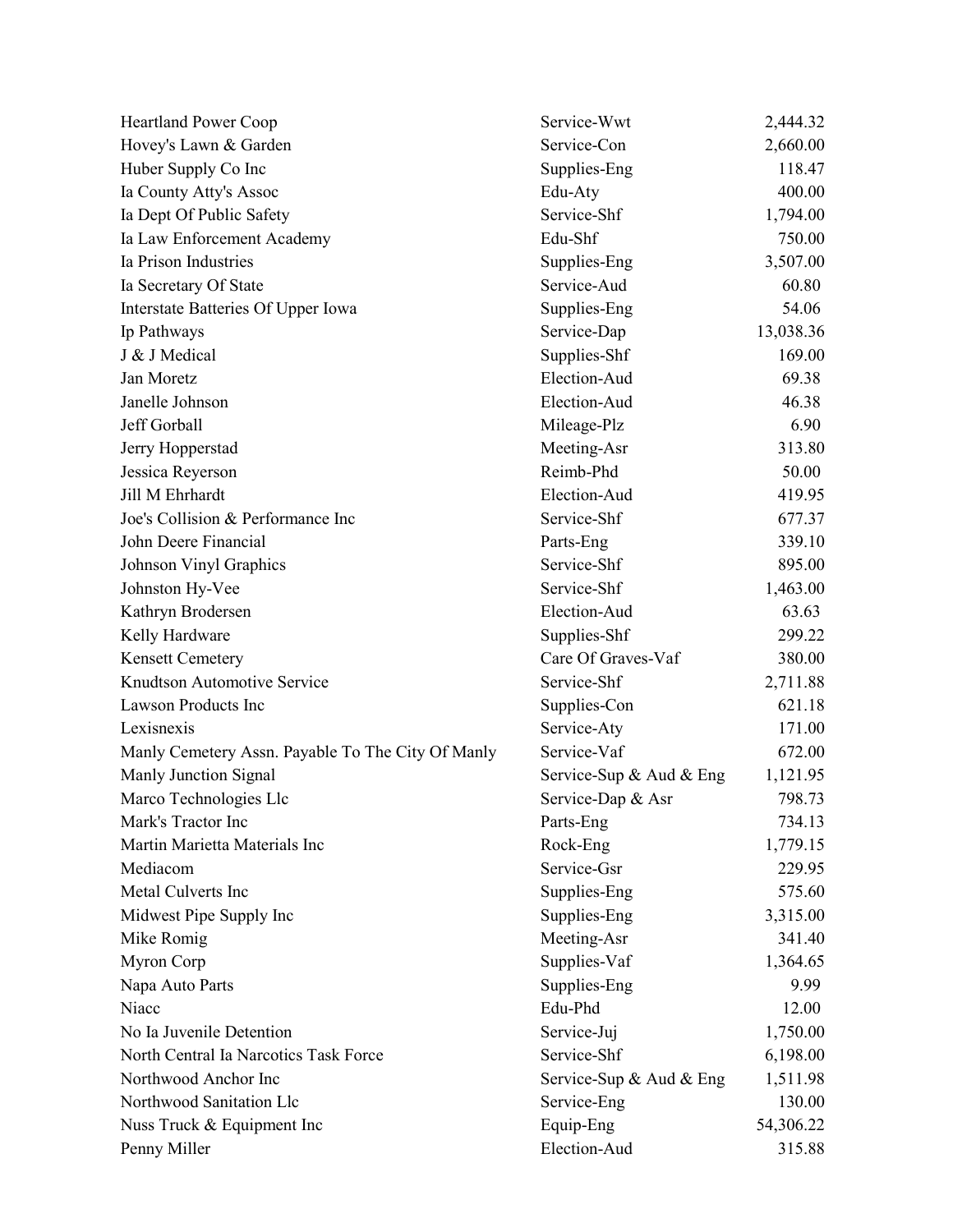| Peopleservice Inc                 | Service-Wat & Wwt  | 16,376.00  |
|-----------------------------------|--------------------|------------|
| <b>Pitney Bowes Global</b>        | Service-Dap        | 402.99     |
| Plunkett's Pest Control Inc       | Service-Gsr        | 104.00     |
| Quick Supply Co                   | Supplies-Eng       | 1,942.00   |
| R80 Llc                           | Fuel-Eng           | 83.21      |
| Reinhart Food Service Llc         | Supplies-Shf       | 697.62     |
| <b>Rick Christeson</b>            | Reimb-Eng          | 35.00      |
| Robert Aamodt                     | Safety-Eng         | 148.65     |
| Sandra Trainer                    | Election-Aud       | 284.83     |
| Schneider Geospatial, Llc         | Service-Dap        | 19,029.00  |
| <b>Scott Lestrud</b>              | Safety-Eng         | 150.00     |
| Scott Madsen                      | Meeting-Asr        | 316.91     |
| Scott Magnuson                    | Election-Aud       | 298.63     |
| Scp                               | Supplies-Eng       | 92.45      |
| St Ansgar Plumbing & Heating, Inc | Service-Con        | 224.38     |
| <b>Staples Credit Plan</b>        | Supplies           | 366.29     |
| State Hygienic Laboratory         | Service-San        | 25.00      |
| Steph Lee                         | Safety-Eng         | 150.00     |
| Tim Tuttle                        | Safety-Eng         | 23.77      |
| Tom Wentworth                     | Safety-Eng         | 230.94     |
| Umb Bank, N.A.                    | Service-Ndp        | 750.00     |
| Ver Helst Snyder Drug             | Supplies-Shf       | 318.30     |
| Verizon Wireless                  | Service-Shf        | 1,585.79   |
| Viafield                          | Supplies-Con       | 2,292.62   |
| Visa                              | Service-Phd        | 5,547.15   |
| Waste Management Of Iowa Inc      | Service-Sdp        | 2,200.00   |
| Watson & Ryan, Plc                | Service-Asr        | 1,775.00   |
| Windstream                        | Service-Eng        | 14.18      |
| World Fuel Service, Inc.          | Supplies-Eng       | 609.58     |
| Worth County Engineer             | Fuel-Shf           | 2,238.40   |
| Ziegler Inc                       | Service-Wwt        | 6,077.24   |
|                                   | <b>Grand Total</b> | 284,425.22 |

Motion by Abrams, second by Smeby, carried to approve a claim in the amount of \$198,876.29 to Dixon Construction, Service-ENG.

Motion by Smeby, second by Abrams, carried to approve the 28E Agreement Sharing of Mental Health Advocate Costs by and between Clay County, Iowa, by its Board of Supervisors; Kossuth County, Iowa, by its Board of Supervisors; Osceola County, Iowa by its Board of Supervisors; Palo Alto County, Iowa, by its Board of Supervisors; Winnebago County, Iowa, by its Board of Supervisors; and Worth County, Iowa, by its Board of Supervisors.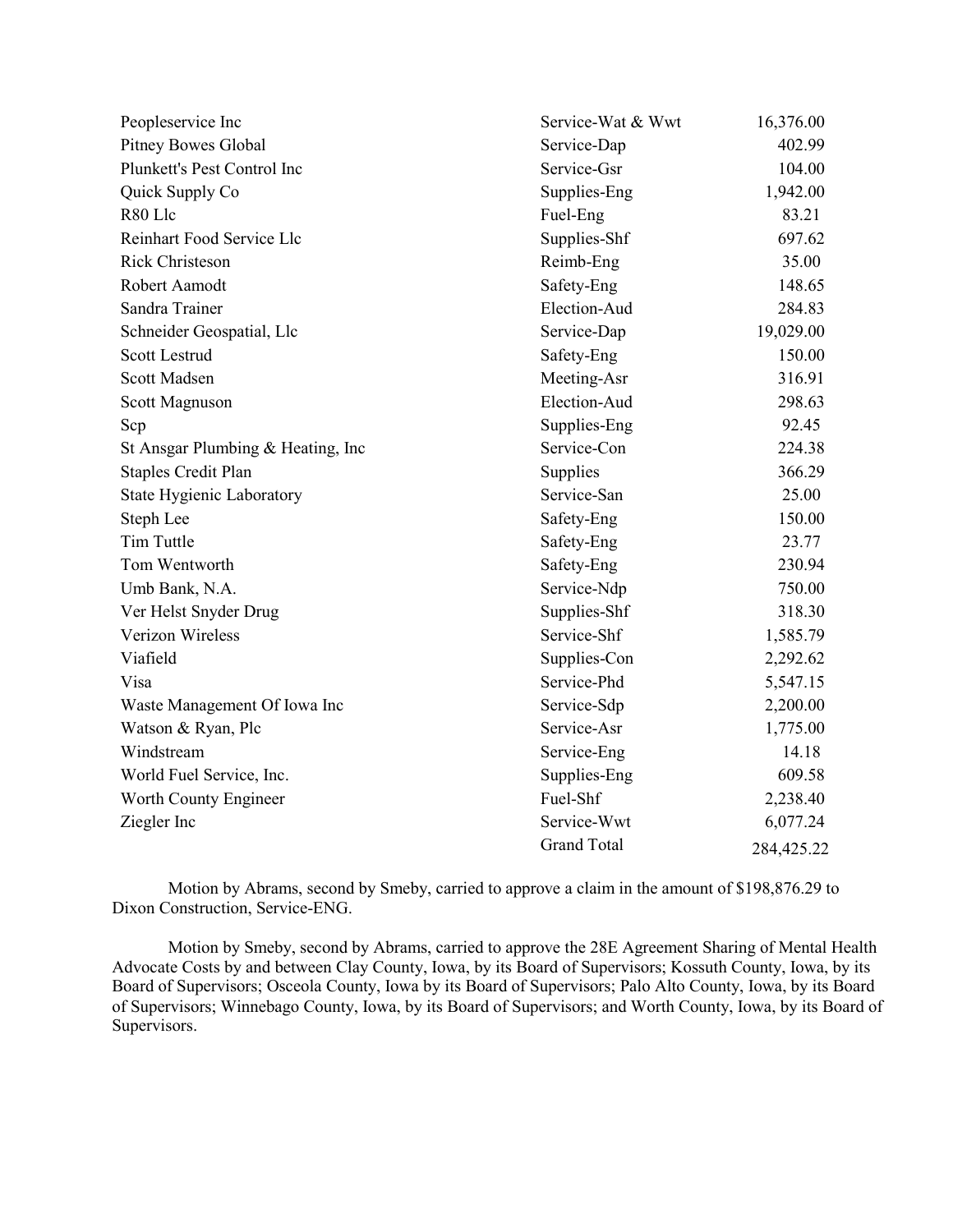Motion by Abrams, second by Smeby, carried to approve the following resolution:

## RESOLUTION #2020.06.29 FISCAL YEAR 2020/2021 BUDGET APPROPRIATIONS

WHEREAS, IT IS DESIRED TO MAKE APPROPRIATIONS FOR EACH OF THE DIFFERENT OFFICERS AND DEPARTMENTS FOR THE FISCAL YEAR BEGINNING July 2020, IN ACCORDANCE WITH SECTION 331.434, Subsection 6, Code of Iowa,

NOW, THEREFORE, BE IT RESOLVED by the Board of Supervisors of Worth County, Iowa, as follows:

SECTION 1. The amounts itemized by fund and by department or office are hereby appropriated from the resources of each fund as follows:

| <b>Board of Supervisors</b>  | \$<br>167,466   | Auditor                           | \$<br>311,287    |
|------------------------------|-----------------|-----------------------------------|------------------|
| Treasurer                    | \$              | 292,921 Attorney                  | \$<br>198,596    |
| Sheriff                      | \$<br>1,907,876 | Sheriff-NWD                       | \$<br>353,384    |
| Recorder                     | \$<br>216,826   | Nurse                             | \$<br>528,349    |
| Homemaker Aide Service       | \$<br>178,613   | Capital Projects                  | \$               |
| <b>Chemical Dependency</b>   | \$<br>12,500    | Engineer                          | \$<br>5,809,273  |
| <b>Veterans Affairs</b>      | \$<br>49,669    | Conservation                      | \$<br>607,177    |
| <b>Weed Commissioner</b>     | \$              | <b>Environmental Health</b>       | \$<br>59,900     |
| Domestic/Apiary              | \$<br>1,300     | <b>Disaster Service Emergency</b> | \$<br>70,645     |
| <b>Medical Examiner</b>      | \$<br>26,000    | <b>Emergency Medical Services</b> | \$<br>7,605      |
| <b>Court Administration</b>  | \$<br>1,450     | Library                           | \$<br>133,000    |
| <b>Historical Society</b>    | \$              | Fairgrounds                       | \$<br>32,000     |
| <b>Criminal Services</b>     | \$<br>3,200     | Insurance                         | \$<br>231,000    |
| Juvenile Justice             | \$<br>25,000    | <b>General Services</b>           | \$<br>192,237    |
| Data Processing              | \$<br>528,400   | IT/GIS                            | \$<br>133,567    |
| Mental Health Administration | \$<br>220,860   | Non-Departmental                  | \$<br>4,426,060  |
| Organizations                | \$<br>147,480   | Planning & Zoning                 | \$<br>8,758      |
| Recycle Center               | \$<br>122,204   | <b>Social Services</b>            | \$<br>45,414     |
| Township Official            | \$<br>950       | Transit                           | \$<br>235,415    |
| <b>General Drainage</b>      | \$<br>7,475     |                                   |                  |
|                              |                 | Total                             | \$<br>17,293,857 |

SECTION 2. Subject to the provisions of other county procedures and regulations, and applicable state law, the appropriations authorized under Section 1 shall constitute authorization for the department or officer listed to make expenditures or obligations from the itemized department effective July 1, 2020.

SECTION 3. In accordance with Section 331.437, Code of Iowa, no department or officer shall expend or contract to expend any money or incur any liability or enter into any contract which by its terms involves the expenditure of money for any purpose in excess of the amounts appropriated pursuant to this resolution.

SECTION 4. If at any time during the 2020-2021 budget year the auditor shall ascertain that the available resources of a department for that year will be less than said department's total appropriations, she shall immediately so inform the board and recommend appropriate corrective actions.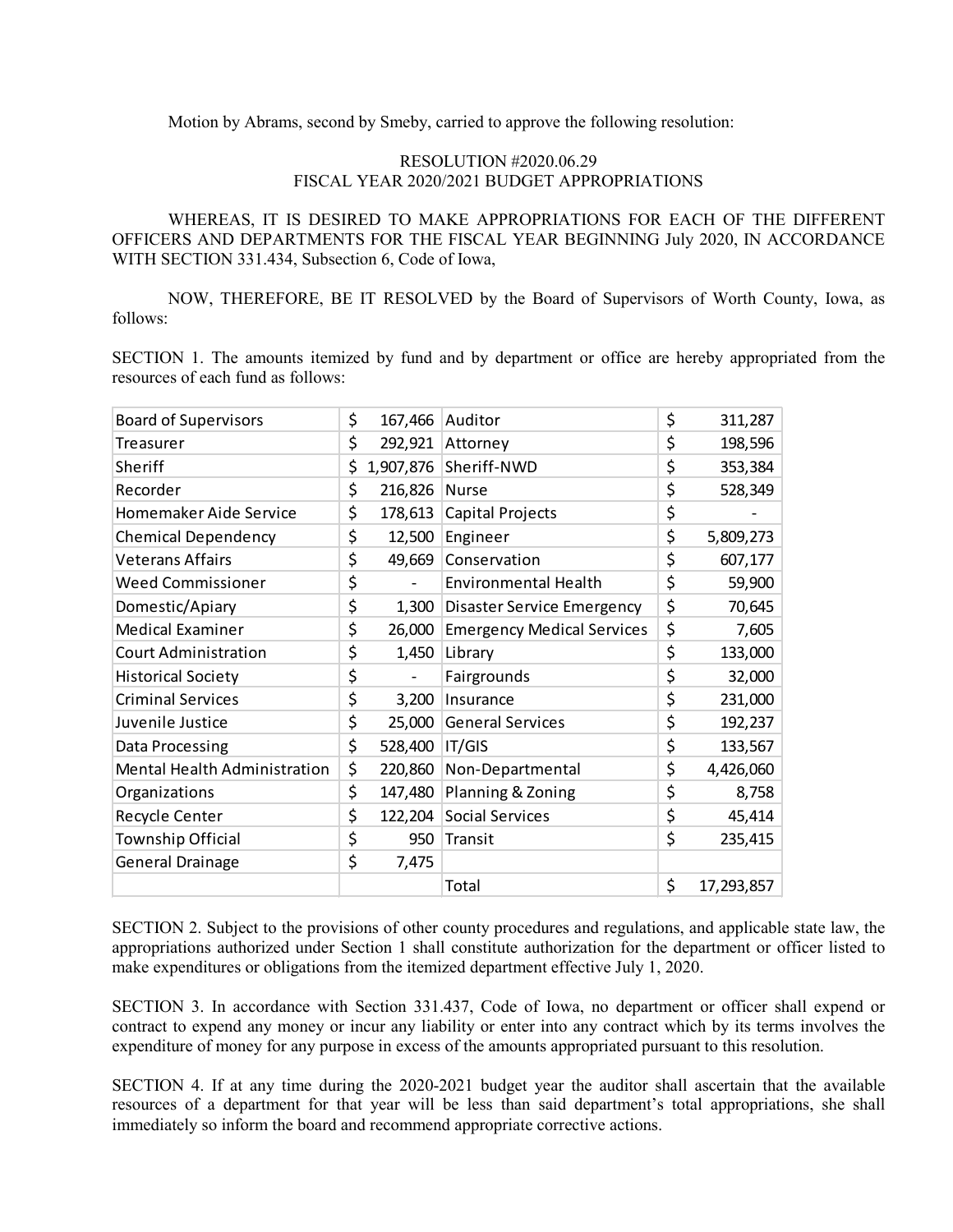SECTION 5. The Auditor shall establish separate accounts for the appropriations authorized in Section 1, each of which account shall indicate the amount of the appropriation, the amounts charged thereto, and the unencumbered balance. The Auditor shall report the status of such accounts to the applicable departments and officers quarterly during the 2020-2021 budget year.

SECTION 6. All appropriations authorized pursuant to this resolution lapse at the close of business June 30, 2021.

The above and foregoing resolution was adopted by the Board of Supervisors in Worth County, Iowa, on June 29, 2020 by the following vote:

AYES: Smeby, Stone and Abrams NAYES: None ABSENT: N/A

Mark Smeby, Supervisor

Aaron Stone, Chairperson Kenneth J. Abrams, Vice-Chairperson

ATTEST: Jacki A. Backhaus, County Auditor

Motion by Smeby, second by Abrams, carried to approve the following resolution:

## RESOLUTION FOR FY2019/2020 INTERFUND OPERATING TRANSFERS 2020.06.29.01

WHEREAS, it is desired to authorize the Auditor to periodically transfer sums from the general basic fund and the rural basic fund to the secondary road fund , from the general basic fund to the emergency medical services fund during the 2020-2021 budget year , and

WHEREAS, said transfers must be made in accordance with Section 331.432, Code of Iowa,

NOW THEREFORE BE IT RESOLVED by the Board of Supervisors of Worth County Iowa, as follows:

The total maximum from the general basic fund to the secondary road fund for the fiscal year beginning July 1, 2020 shall not exceed the sum of \$83,310; the total maximum from the rural basic fund to the secondary road fund for the fiscal year beginning July 1, 2020 shall not exceed the sum of \$1,198,102; and the total maximum from the general basic fund to the emergency medical services fund for the fiscal year beginning July 1, 2020 shall not exceed the sum of \$2,605.

Ayes: Stone, Abrams, Smeby Nays: None

Aaron Stone, Chairperson

Attest: Jacki A. Backhaus, Auditor

Motion by Abrams, second by Smeby, carried to approve the transfer of \$18,048 from the Conservation Reserve Account to the General Fund.

Motion by Smeby, second by Abrams, carried to approve and authorize the Chairperson to sign the Fiscal 2020/2021 Salary Resolution #2020.06.29.02 placed on file with the County Auditor.